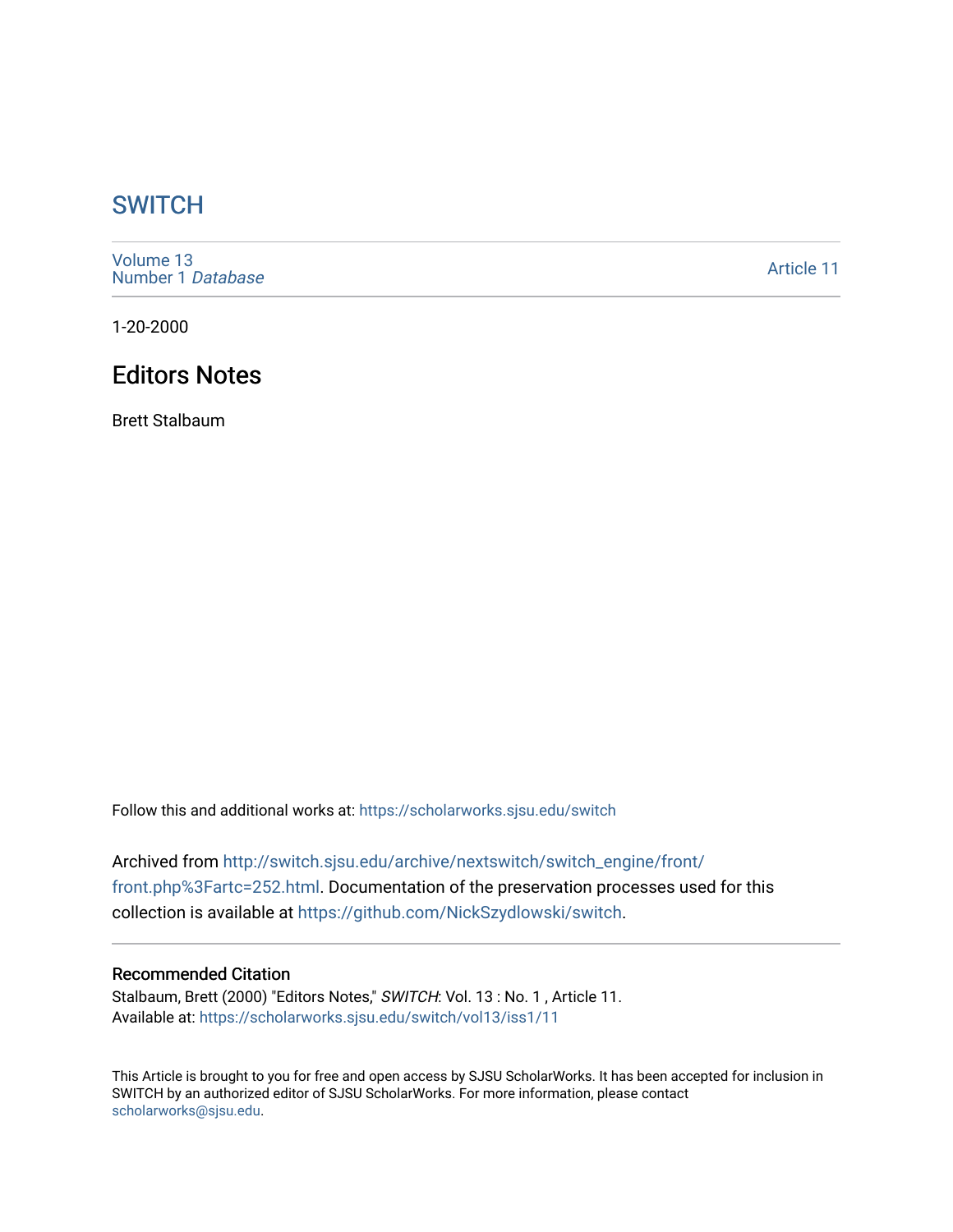**SWITCH** 

**[all](file:///Users/nszydlowski/Desktop/websites%20copy/Switch%20Journal/switch.sjsu.edu/archive/nextswitch/switch_engine/front/front.php.html) [#1](file:///Users/nszydlowski/Desktop/websites%20copy/Switch%20Journal/switch.sjsu.edu/archive/nextswitch/switch_engine/front/front.php_cat%3d5.html) [#2](file:///Users/nszydlowski/Desktop/websites%20copy/Switch%20Journal/switch.sjsu.edu/archive/nextswitch/switch_engine/front/front.php_cat%3d6.html) [#3](file:///Users/nszydlowski/Desktop/websites%20copy/Switch%20Journal/switch.sjsu.edu/archive/nextswitch/switch_engine/front/front.php_cat%3d7.html) [#4](file:///Users/nszydlowski/Desktop/websites%20copy/Switch%20Journal/switch.sjsu.edu/archive/nextswitch/switch_engine/front/front.php_cat%3d8.html) [#5](file:///Users/nszydlowski/Desktop/websites%20copy/Switch%20Journal/switch.sjsu.edu/archive/nextswitch/switch_engine/front/front.php_cat%3d9.html) [#6](file:///Users/nszydlowski/Desktop/websites%20copy/Switch%20Journal/switch.sjsu.edu/archive/nextswitch/switch_engine/front/front.php_cat%3d10.html) [#7](file:///Users/nszydlowski/Desktop/websites%20copy/Switch%20Journal/switch.sjsu.edu/archive/nextswitch/switch_engine/front/front.php_cat%3d11.html) [#8](file:///Users/nszydlowski/Desktop/websites%20copy/Switch%20Journal/switch.sjsu.edu/archive/nextswitch/switch_engine/front/front.php_cat%3d12.html) [#9](file:///Users/nszydlowski/Desktop/websites%20copy/Switch%20Journal/switch.sjsu.edu/archive/nextswitch/switch_engine/front/front.php_cat%3d13.html) [#10](file:///Users/nszydlowski/Desktop/websites%20copy/Switch%20Journal/switch.sjsu.edu/archive/nextswitch/switch_engine/front/front.php_cat%3d14.html) [#11](file:///Users/nszydlowski/Desktop/websites%20copy/Switch%20Journal/switch.sjsu.edu/archive/nextswitch/switch_engine/front/front.php_cat%3d15.html) [#12](file:///Users/nszydlowski/Desktop/websites%20copy/Switch%20Journal/switch.sjsu.edu/archive/nextswitch/switch_engine/front/front.php_cat%3d16.html) [#13](file:///Users/nszydlowski/Desktop/websites%20copy/Switch%20Journal/switch.sjsu.edu/archive/nextswitch/switch_engine/front/front.php_cat%3d17.html) [#14](file:///Users/nszydlowski/Desktop/websites%20copy/Switch%20Journal/switch.sjsu.edu/archive/nextswitch/switch_engine/front/front.php_cat%3d18.html) [#15](file:///Users/nszydlowski/Desktop/websites%20copy/Switch%20Journal/switch.sjsu.edu/archive/nextswitch/switch_engine/front/front.php_cat%3d19.html) [#16](file:///Users/nszydlowski/Desktop/websites%20copy/Switch%20Journal/switch.sjsu.edu/archive/nextswitch/switch_engine/front/front.php_cat%3d20.html) [#17](file:///Users/nszydlowski/Desktop/websites%20copy/Switch%20Journal/switch.sjsu.edu/archive/nextswitch/switch_engine/front/front.php_cat%3d21.html) [#18](file:///Users/nszydlowski/Desktop/websites%20copy/Switch%20Journal/switch.sjsu.edu/archive/nextswitch/switch_engine/front/front.php_cat%3d44.html)**





**Editors Notes [Brett Stalbaum](file:///Users/nszydlowski/Desktop/websites%20copy/Switch%20Journal/switch.sjsu.edu/archive/nextswitch/switch_engine/front/users.php_w%3d19.html)** on Jan 20 2000 **[issue 13](file:///Users/nszydlowski/Desktop/websites%20copy/Switch%20Journal/switch.sjsu.edu/archive/nextswitch/switch_engine/front/front.php_cat%3d17.html)**

#### **Editors notes for database issue.**

One of the most important developments of the 20th century was the proliferation of the database into every fiber of Western cultural fabric, (which of course has had profound global impact). The rise of companies such as Microsoft, Amazon, Sun Microsystems, Wal-Mart, AOL, and Oracle Corporation are among the notorious manifestations (including the Internet itself), that have in one way or another reaped the benefits of database. From "just-in-time" delivery and picking systems to inventory, process, and financial management, database enables significant and culturally transforming productivity gains that are manifested ultimately in the distribution of atoms and the actual. No doubt, the roots of this revolution can be traced through figures such as George Boole, Charles Babbage, Ada Lovelace, Kurt Gödel, Claude Shannon, Alan Turing and E.F. Codd, but the changes wrought by this revolution have been most intense in the very recent past.-

In general, artists had tended near the end of the 20th century to underestimate the degree to which database and network mediate the distribution of the real, often confusing the Baudrillardian concept of hyperreal with terms like unreal or imaginary. This led to a lot of storytelling and legend building, but only rarely to work in which agency was developed or expressed in collaboration with data itself. Data is at least real, if not more so. In this issue of Switch, we set out to explore the issues of data and database, in terms of both ontological questions, and how they impinge upon various worlds of art. But you don't need to speak Structured Query Language to rapidly access Switch v5n3, because these editorial notes provide a reasonable guide.

One example of an art world which is being impacted by database is treated in Arts, Crafts, and Globalization, wherein Steve Cisler, data traveler, activist and former member of the Advanced Technology Group at Apple Computer, takes the reader on a journey that exposes how trade networks impinge upon the world of crafts, collectables, and tourist trinkets.

Artist and former Silicon Graphics marketing manager for European operations, Frank Dietrich, expands upon his seminal 1986 essay Digital Media: Bridges between data particles and artifacts. In reading the 1986 article, I was reminded (once again), that many of the interesting and provocative problems inherent in digital media are not "new" discoveries of the current "net.art" generation, but rather that there is a tradition of mature thought in technology art that has been largely ignored in the present euphoria over networks. In Data Particles - Meta Data - Data Space, Dietrich expands his previous analysis of the properties of data particles to include speculation about meta data, navigation, and tranformation rules, as the directions in which further investigation should proceed.

In Memory\_Archive\_Database, Steve Dietz, the new media-curator for the Walker Art Center, gives his perspective on database as art form. This is done from his unique position inside one of America's most renowned and progressive art institutions.

Eugene Thacker parses recent developments in bio-engineering in his Database/Body: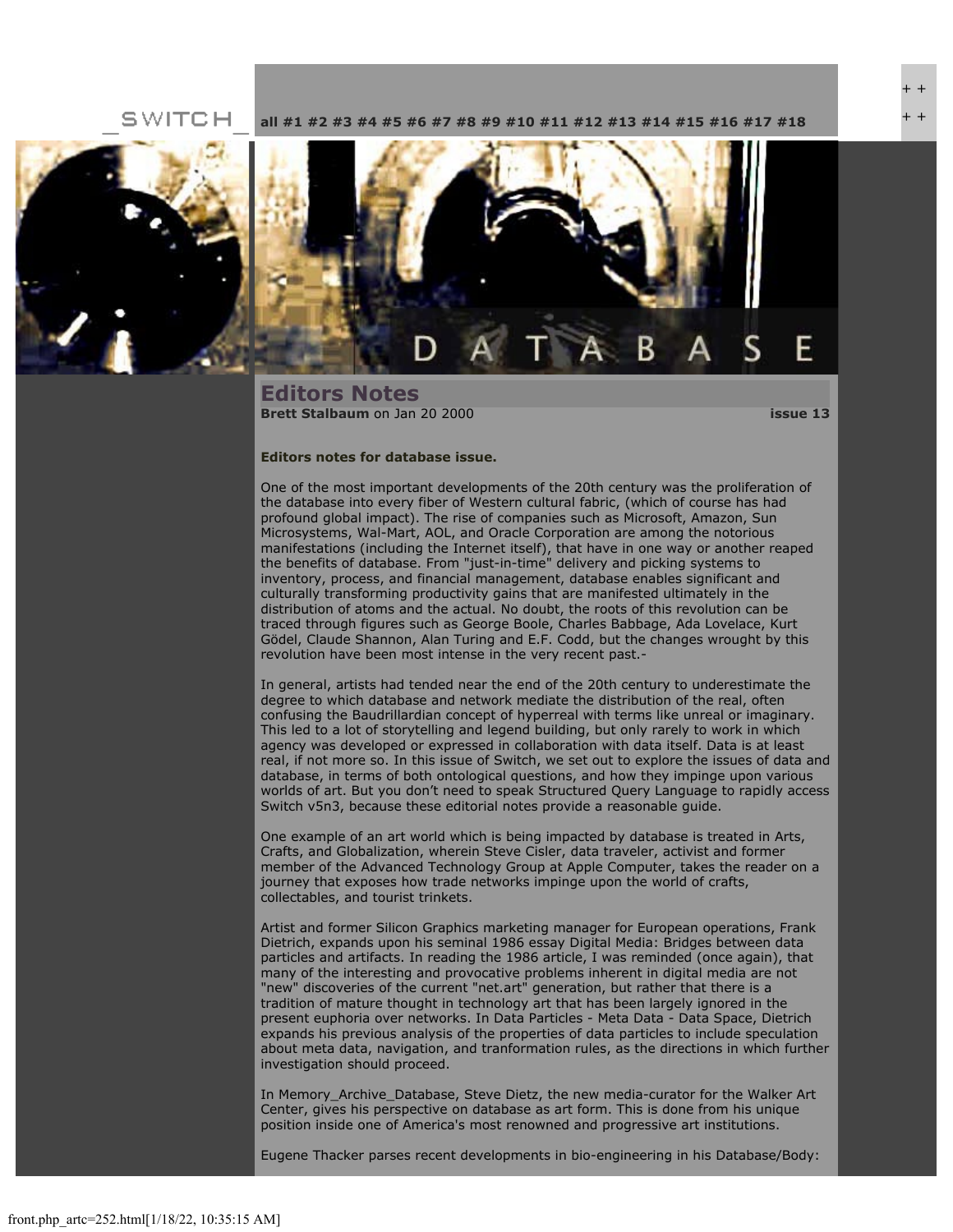Bioinformatics, Biopolitics, and Totally Connected Media Systems. In the process, he adds a great deal of connective tissue between these events and the work of theorists such as Manovich and Kittler on new media. Ultimately he uses this to develop a Foucaultian analysis of contemporary genetic databases as surveillance systems. This is an important piece of work (imho), especially given the increasing numbers of artists who are moving into various bio-technologies as fine art media.

In Ontology of Organization as System, Joel Slayton and Geri Wittig give a detailed theoretical account of datum as autopoietic agency. This essay represents something of an inversion of the tact taken by Thacker and even Dietz: instead of looking at the effects (social and ontological) that database has on life or art, Slayton and Wittig seek to map out the social and ontological qualities of the datum itself. Alongside Dietrich's notion of the data particle, we get a glimpse into the secret life of data.

In the The New Performer: Data as Performer and Performance, Sheila A. Malone looks specifically at how database has entered into contemporary performance art. In VisiCalc to Cybernetic Babylon, Don Tanner looks at the history of VisiCalc, reminding us that a spreadsheet program was the first killer application of the personal computer revolution.

In previous editorial notes for Switch (those that fell near the yearly turn of the calendar), I had felt it necessary to give something of a recap of the year's events in the network art world. But this year I give special thanks to Rhizome's Alex Galloway for giving me the century off. In net.art Year in Review: State of net.art 99, Galloway provides his honest view on that world from his position near the eye of the storm. The only eulogy I desire to add to his would be one for the romantic notion of the artistgenius, or the meme of the artist as voice in the wilderness, whose sensitive individuality is opposed to the artistic constraints of "the academy." I see no reason to carry these 19th century problems for the arts into the 21st. They no longer apply in a multi-nodal world where collaboration is simply more interesting, and Starbucks has usurped the Salon in any case. Many argue that 2001 is the real end of the millenium, so I hold out hope for this particular eulogy under next year's tree.

Speaking of toys, Switch continues to bring our readers interviews with the most important artists and thinkers who are presently puzzling over the problems of new media in the arts. Perhaps one of the watershed events for the heroic imaginary of the art world, (also rapidly becoming a cautionary fable in the business world), is the domain name battle between the Swiss art ensemble etoy.com and the California toy retailer eToys.com. Geri Wittig spoke with the etoy.PRESS-SPEAKER in the midst of this battle.

Also, Inna Razumova interviews new media theorist and scholar Lev Manovich, whose writing on database has become extremely influential in the network art world. And finally, Paula Poole presents a collection of interviews taken from participants in the openX symposium at Ars Electronica 1999, including, among others, Mark Tribe, Rachel Baker, Olia Lialina, and RTMark.

Happy 2K

**B** | E | ②

### **::CrossReference**

**last 5 articles posted by [Stalbaum](file:///Users/nszydlowski/Desktop/websites%20copy/Switch%20Journal/switch.sjsu.edu/archive/nextswitch/switch_engine/front/users.php_w%3d19.html)**

**:: [Introductory Notes](file:///Users/nszydlowski/Desktop/websites%20copy/Switch%20Journal/switch.sjsu.edu/archive/nextswitch/switch_engine/front/front.php_artc%3d239.html)** - Mar 12 2002

**:: [Substantial Disturbance: An Interview with Faith Wilding](file:///Users/nszydlowski/Desktop/websites%20copy/Switch%20Journal/switch.sjsu.edu/archive/nextswitch/switch_engine/front/front.php_artc%3d18.html)** - May 15 2001

**:: [New Media in Academia](file:///Users/nszydlowski/Desktop/websites%20copy/Switch%20Journal/switch.sjsu.edu/archive/nextswitch/switch_engine/front/front.php_artc%3d197.html)** - Jun 14 2000

**:: [Editors Notes](file:///Users/nszydlowski/Desktop/websites%20copy/Switch%20Journal/switch.sjsu.edu/archive/nextswitch/switch_engine/front/front.php_artc%3d252.html)** - Jan 20 2000

**:: [Web Taxonomy](file:///Users/nszydlowski/Desktop/websites%20copy/Switch%20Journal/switch.sjsu.edu/archive/nextswitch/switch_engine/front/front.php_artc%3d228.html)** - Jun 14 1998

**:: [The Construction of Art on the Internet and the Mediating](file:///Users/nszydlowski/Desktop/websites%20copy/Switch%20Journal/switch.sjsu.edu/archive/nextswitch/switch_engine/front/front.php_artc%3d55.html) [Influence of the Search Engine](file:///Users/nszydlowski/Desktop/websites%20copy/Switch%20Journal/switch.sjsu.edu/archive/nextswitch/switch_engine/front/front.php_artc%3d55.html)** - Mar 15 1997

**:: [Conjuring Post-Worthlessness: Contemporary Web Art and the](file:///Users/nszydlowski/Desktop/websites%20copy/Switch%20Journal/switch.sjsu.edu/archive/nextswitch/switch_engine/front/front.php_artc%3d265.html) [Postmodern Context : part 2](file:///Users/nszydlowski/Desktop/websites%20copy/Switch%20Journal/switch.sjsu.edu/archive/nextswitch/switch_engine/front/front.php_artc%3d265.html)** - Jan 14 1997

**:: [Conjuring Post-Worthlessness: Contemporary Web Art and the](file:///Users/nszydlowski/Desktop/websites%20copy/Switch%20Journal/switch.sjsu.edu/archive/nextswitch/switch_engine/front/front.php_artc%3d264.html) [Postmodern Context : part 1](file:///Users/nszydlowski/Desktop/websites%20copy/Switch%20Journal/switch.sjsu.edu/archive/nextswitch/switch_engine/front/front.php_artc%3d264.html)** - Jan 14 1997